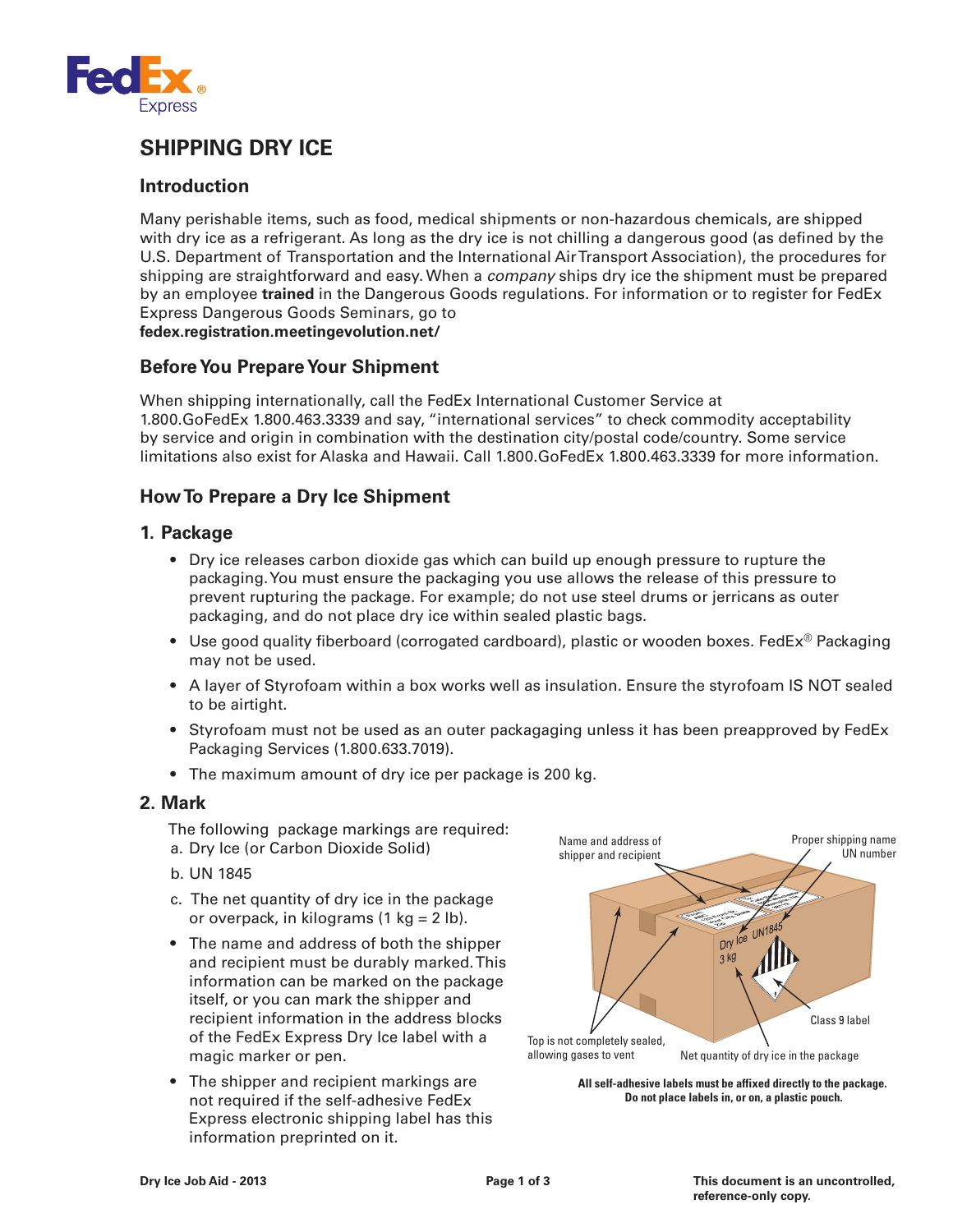#### Acceptable as Shipper and Recipient Markings:

- Addresses completed on the FedEx Express Dry Ice label
- FedEx Ship Manager® self-adhesive electronic shipping label (with both addresses) placed directly on the package
- Peel-and-stick FedEx Express Package US Airbill attached directly to the package
- Package durably marked with both addresses with a magic marker or pen
- Separate self-adhesive label(s) with addresses handwritten or typed/computer generated
- A piece of paper with both addresses taped to the package with clear package tape



- Unacceptable as Shipper and Recipient Markings:
- A paper airbill or sheet of paper from a FedEx automation device attached to the package in a pouch
- A FedEx Ship Manager (FSM) automation label attached to the package in a pouch, or placed on top of a pouch

#### **3. Label**

- A Class 9 label is required. Do NOT write inside the diamond border of the label.
- Special FedEx Express Dry Ice labels are available free of charge by calling 1.800.GoFedEx 1.800.463.3339. These labels greatly simplify the marking and labeling process.





Note: the labels have SEVEN vertical stripes.